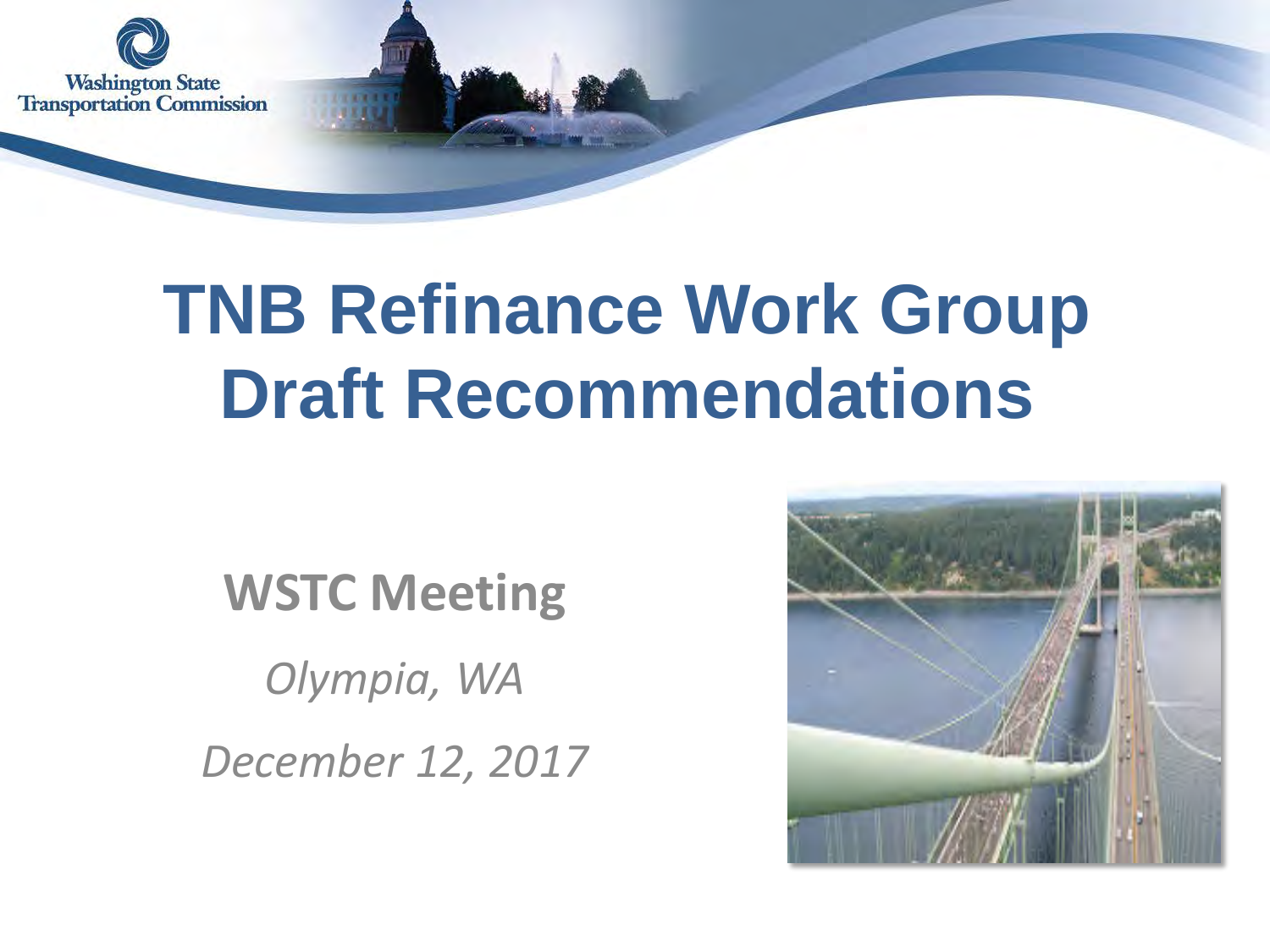# **Work Group Authorization** *2017-2019 Transportation Budget*

*The legislature finds that there is a need for long-term toll payer relief from increasing toll rates on the Tacoma Narrows bridge. Therefore, the commission must convene a work group to review, update, add to as necessary, and comment on various scenarios for toll payer relief outlined in the 2014 joint transportation committee report on internal refinance opportunities for the Tacoma Narrows bridge.* 

*The work group must include participation from the Tacoma Narrows bridge citizen's advisory group, at least one member from each of the legislative delegations from the districts immediately abutting the Tacoma Narrows bridge, the local chambers of commerce, and affected local communities. Legislative members of the work group must be reimbursed for travel expenses by the commission.* 

*The work group must submit a report with its preferred and prioritized policy solutions to the transportation committees of the legislature by December 1, 2017.*

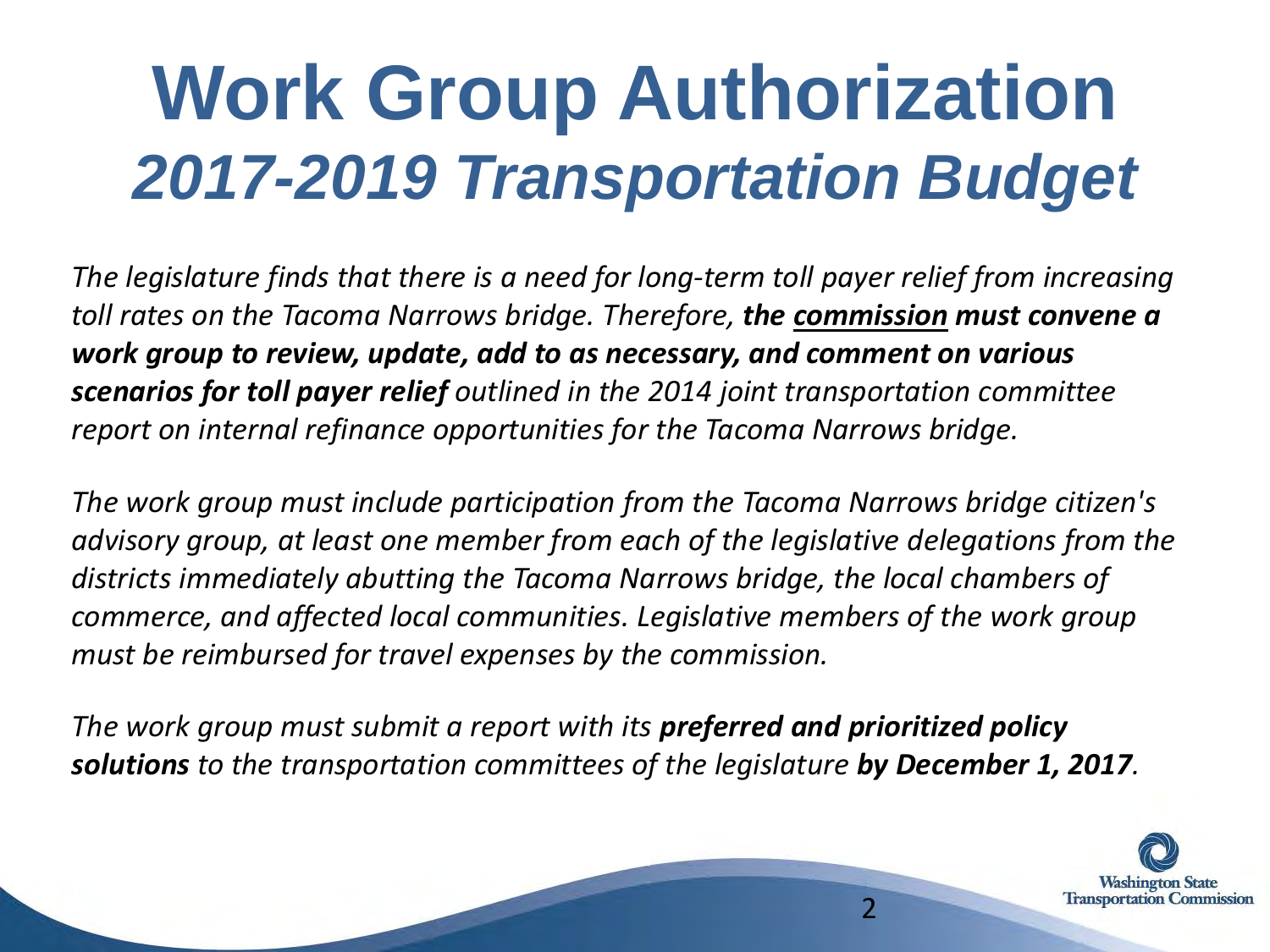# **Work Group Intent**

#### **Mission**

• Long-term toll payer relief from increasing toll rates on the Tacoma Narrows Bridge (TNB)

#### **Objective**

Identify preferred and prioritized policy solutions providing long-term toll payer relief for users of the Tacoma Narrows Bridge

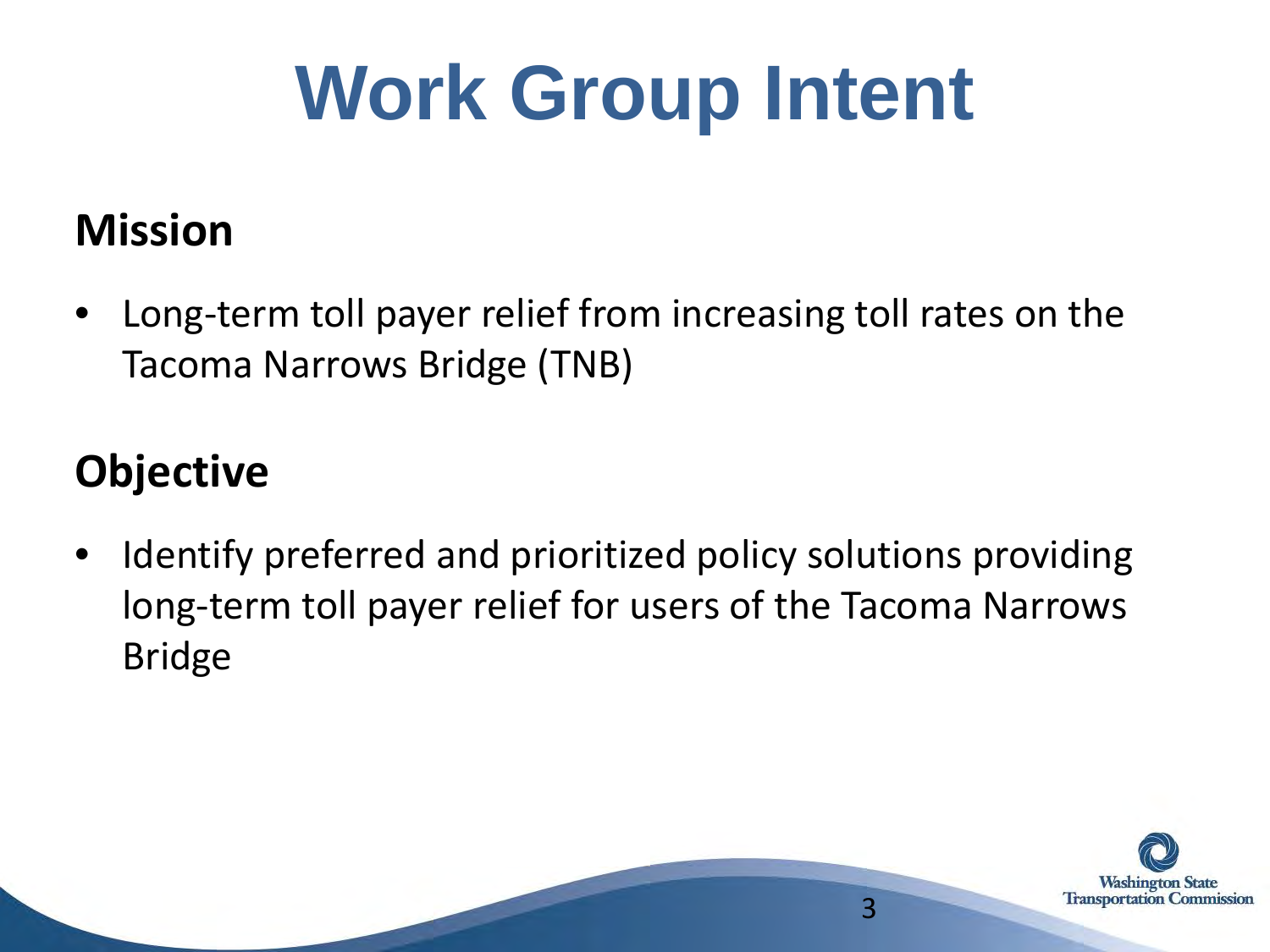### **Work Group Participants** *Co-Chairs*

- **Shiv Batra**, Commissioner for the Washington State Transportation Commission
	- Commissioner Batra serves on the Commission's Tolling Subcommittee
- **Bruce Beckett**, Chair of the Tacoma Narrows Bridge Citizen's Advisory Committee (CAC)

– The CAC is also represented by Al Weaver, CAC Vice-Chair

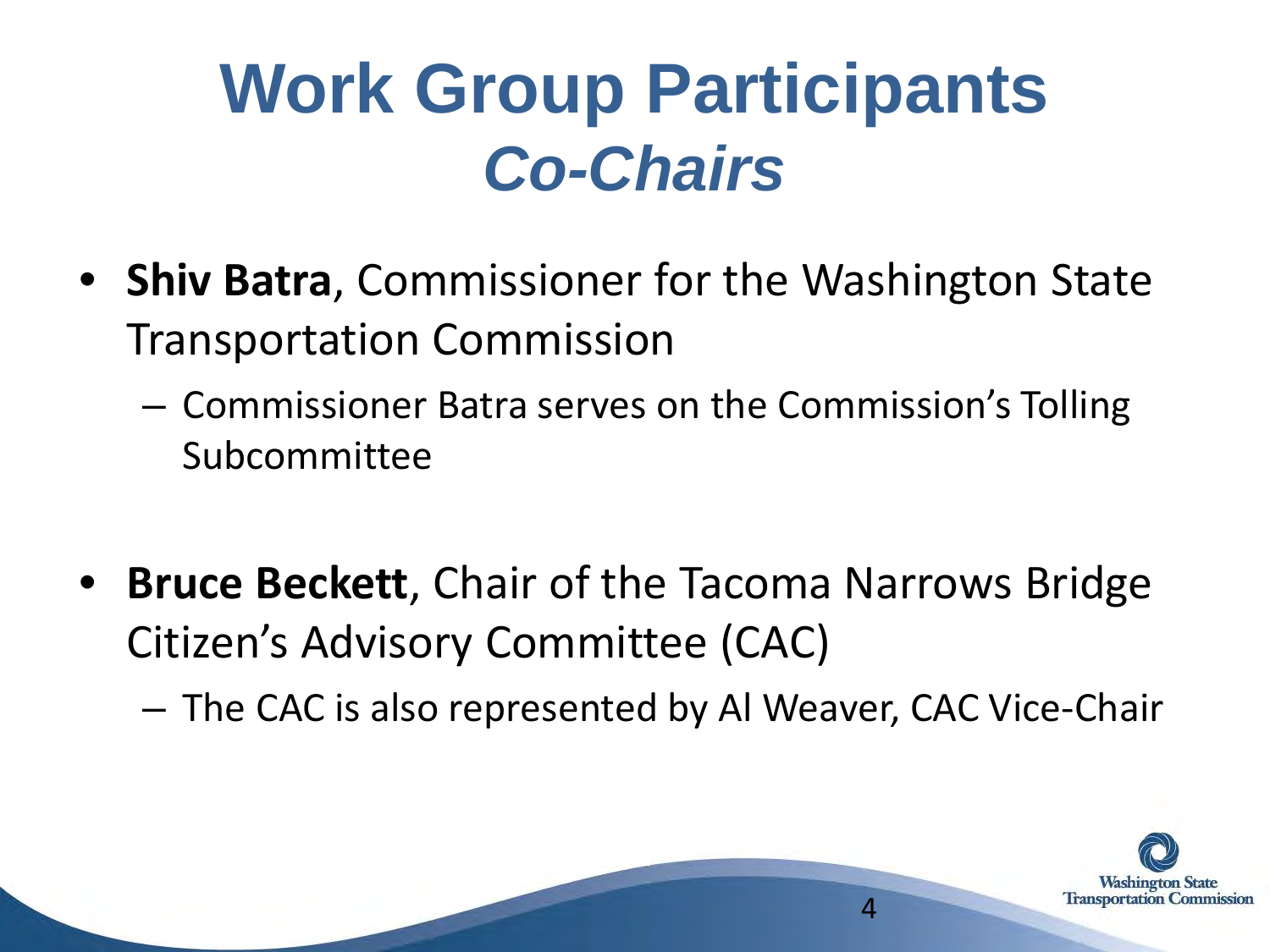# **Work Group Participants**

- The legislative delegations of districts abutting the Tacoma Narrows Bridge
	- **District 26**
		- **Senator Jan Angel**
		- **Rep. Jesse Young**
		- **Rep. Michelle Caldier**
	- **District 28**
		- **Rep. Christine Kilduff**
		- **Rep. Dick Muri**
- The local Chambers of Commerce
	- **Warren Zimmerman, President/CEO of Gig Harbor Chamber**
	- **Matt Murphy, Executive Director of Port Orchard Chamber**



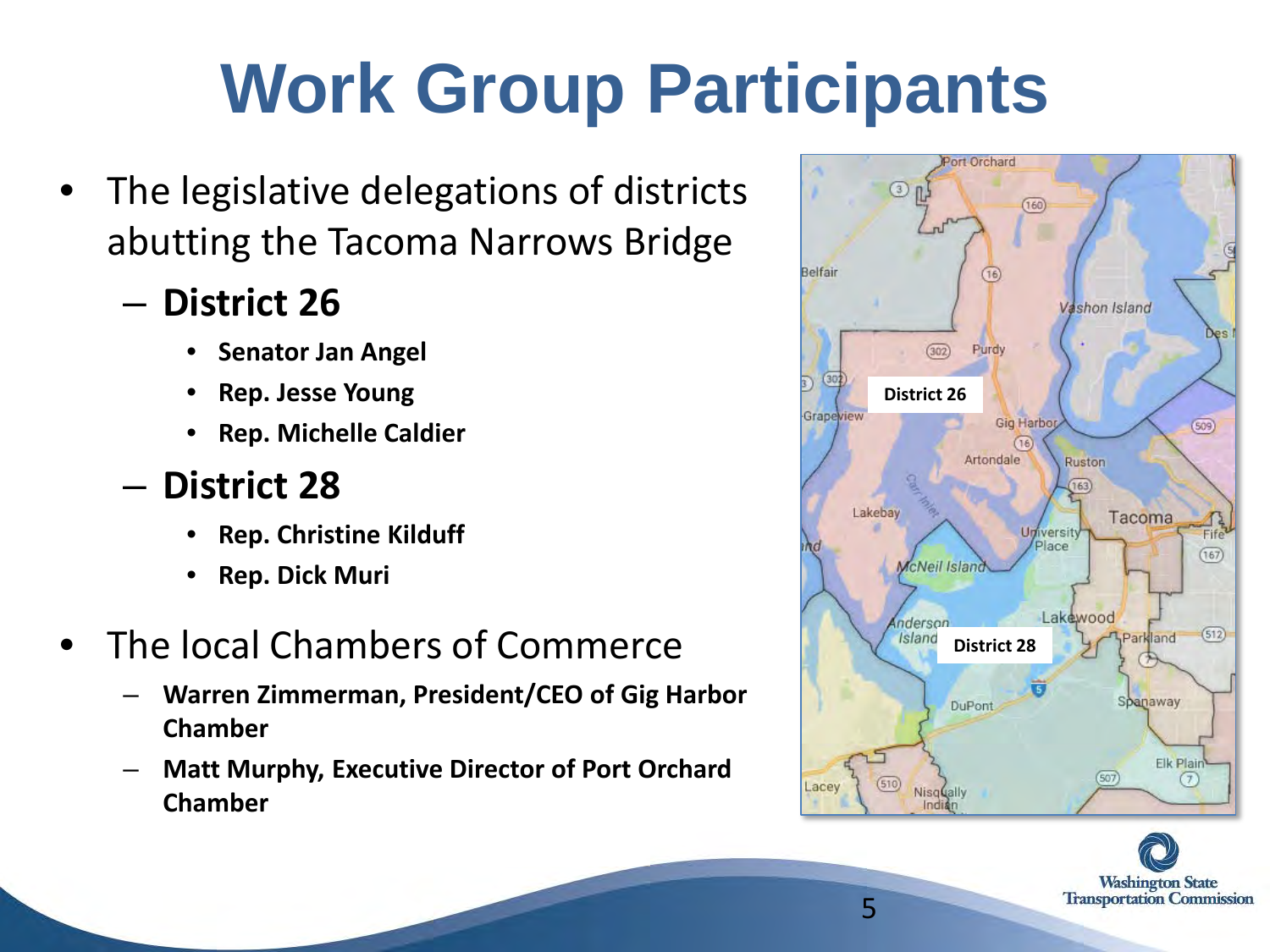## **Work Group Participants**

- Affected local communities
	- Mayor Jill Guernsey, Gig Harbor
	- Mayor Marilyn Strickland, Tacoma
		- *Council Member Ryan Mello attending*
	- Mayor Javier Figueroa, University Place
	- Council Member Derek Young, Pierce County Council
	- Alex Mather, Pierce Transit
	- Representative Jake Fey, District 27
	- Jud Morris, Children's Home Services
	- Council Member Bek Ashby, City of Port Orchard



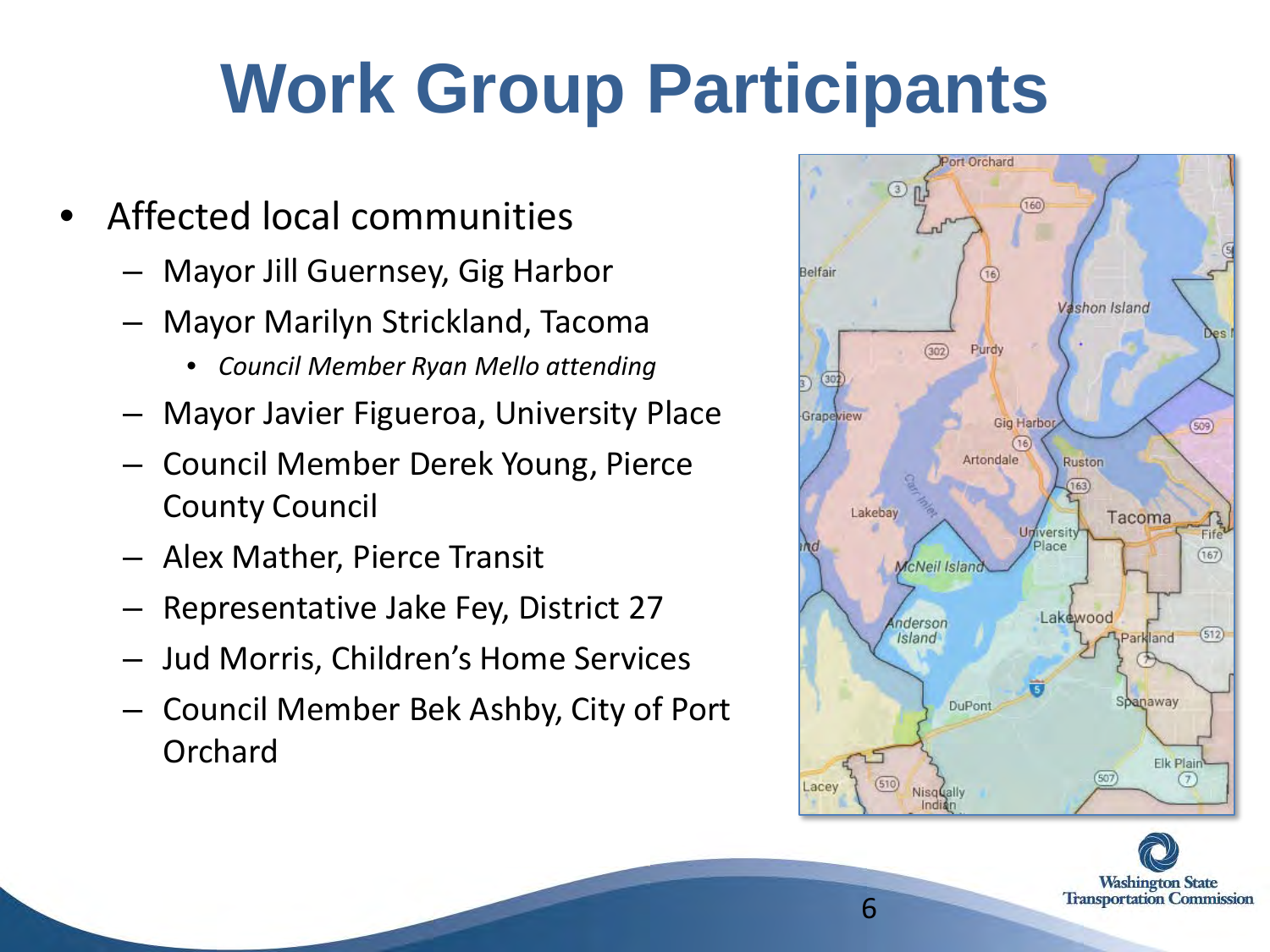#### **Work Group Schedule**

#### • **Work Group Meetings**

- $\checkmark$  August 1: INN at Gig Harbor
- $\checkmark$  September 28: UW Tacoma
- $\checkmark$  October 26: Gig Harbor Civic Center (City Hall)
- $\checkmark$  December 1 (9am-12pm): Gig Harbor Civic Center (City Hall)

#### • **Updates to Transportation Commission**

- $\checkmark$  October 18: Present on Work Group progress
- **December 12: Present Prioritized Funding Policy Options with Work Group Co-Chairs**

- **Updates to Senate & House Transportation Committees: TBD**
- **Report Due Date:** *Extension granted from Dec. 1 to Jan. 5.*

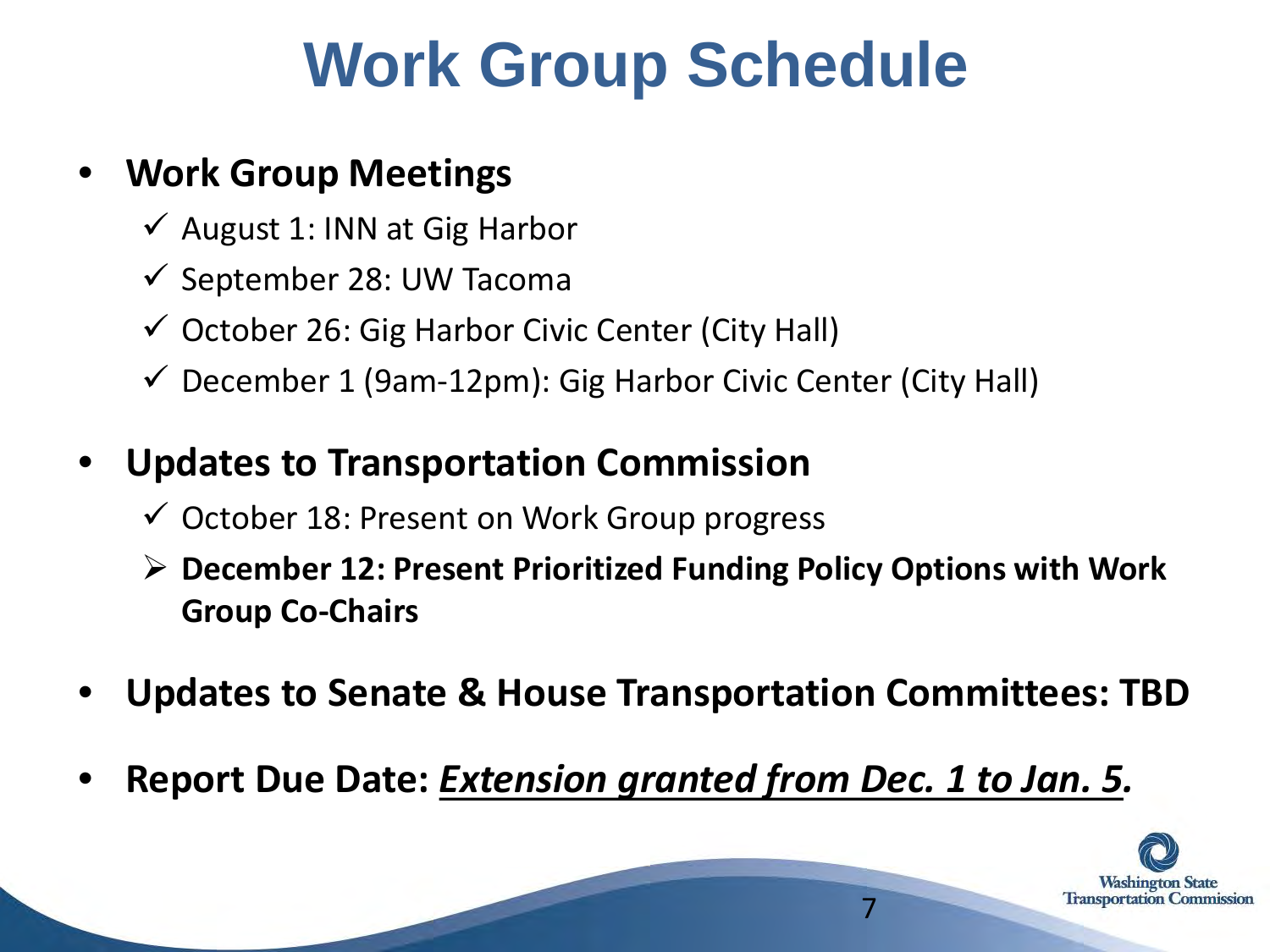### **Work Group Recap**

- Established Work Group mission & intent.
- Reviewed history of TNB performance, rate-setting, and financial support.
- Assessed updates to JTC toll rate scenarios.
- Identified and advanced scenarios for consideration.
- Updated analysis based on November 2017 traffic and revenue forecast.
- Agreed to problem statement
- Finalized prioritized financial and policy solutions.

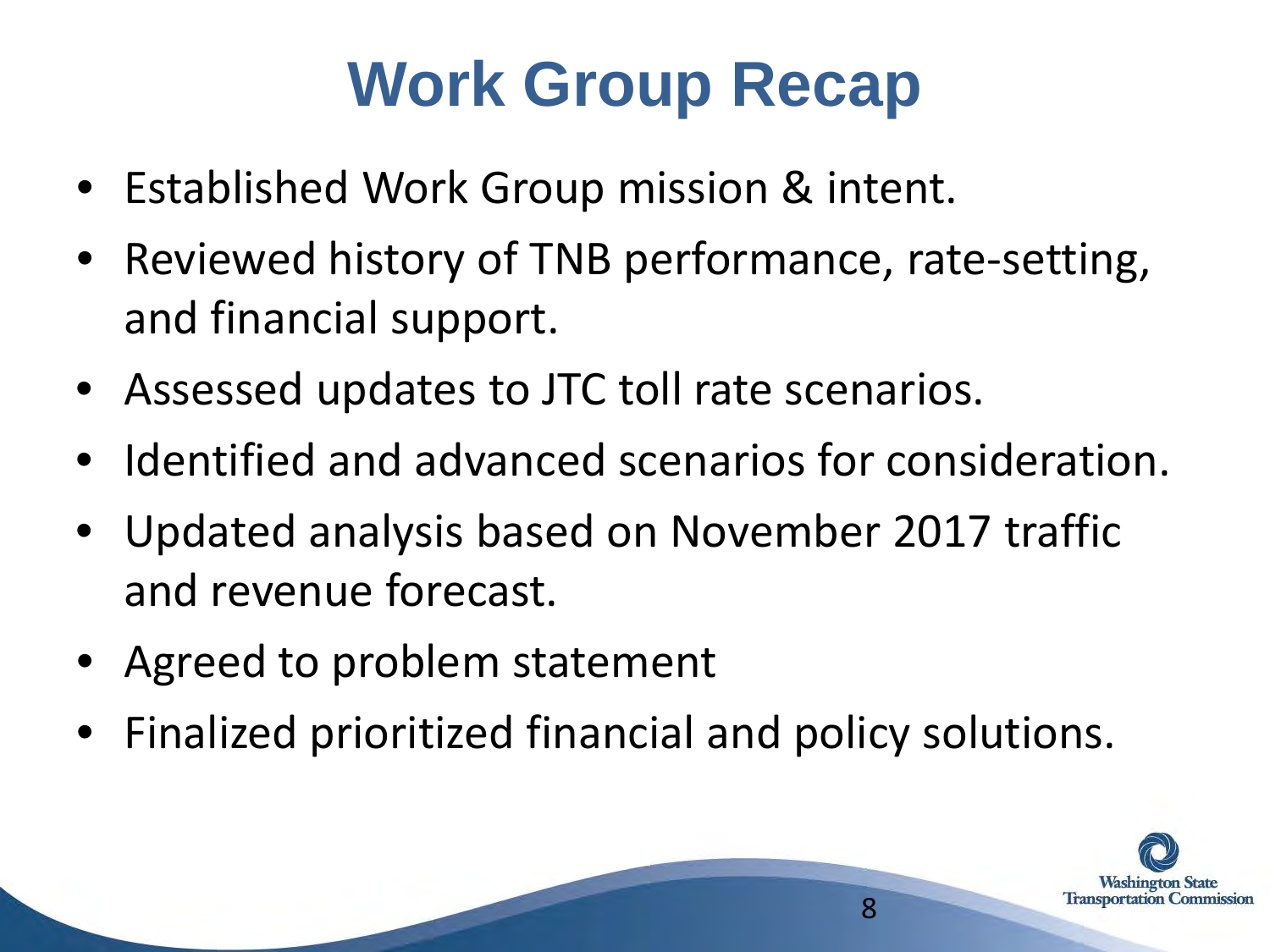#### **Problem Statement**

- **Problem Statement: \$125 million in remaining debt service increases**
- Primary problem to address for reducing the financial burden for TNB bridge toll payers.
- Also identified this as a problem that has contributed to rising toll rates since the opening of the facility in 2008.
- The escalating debt service structure sets apart the TNB facility from financing for Washington State's other tolling facilities
	- Represents a clear inequity.
	- Such a financing structure is not consistent with best practices, and is not supported by the Washington State Office of the State Treasurer.

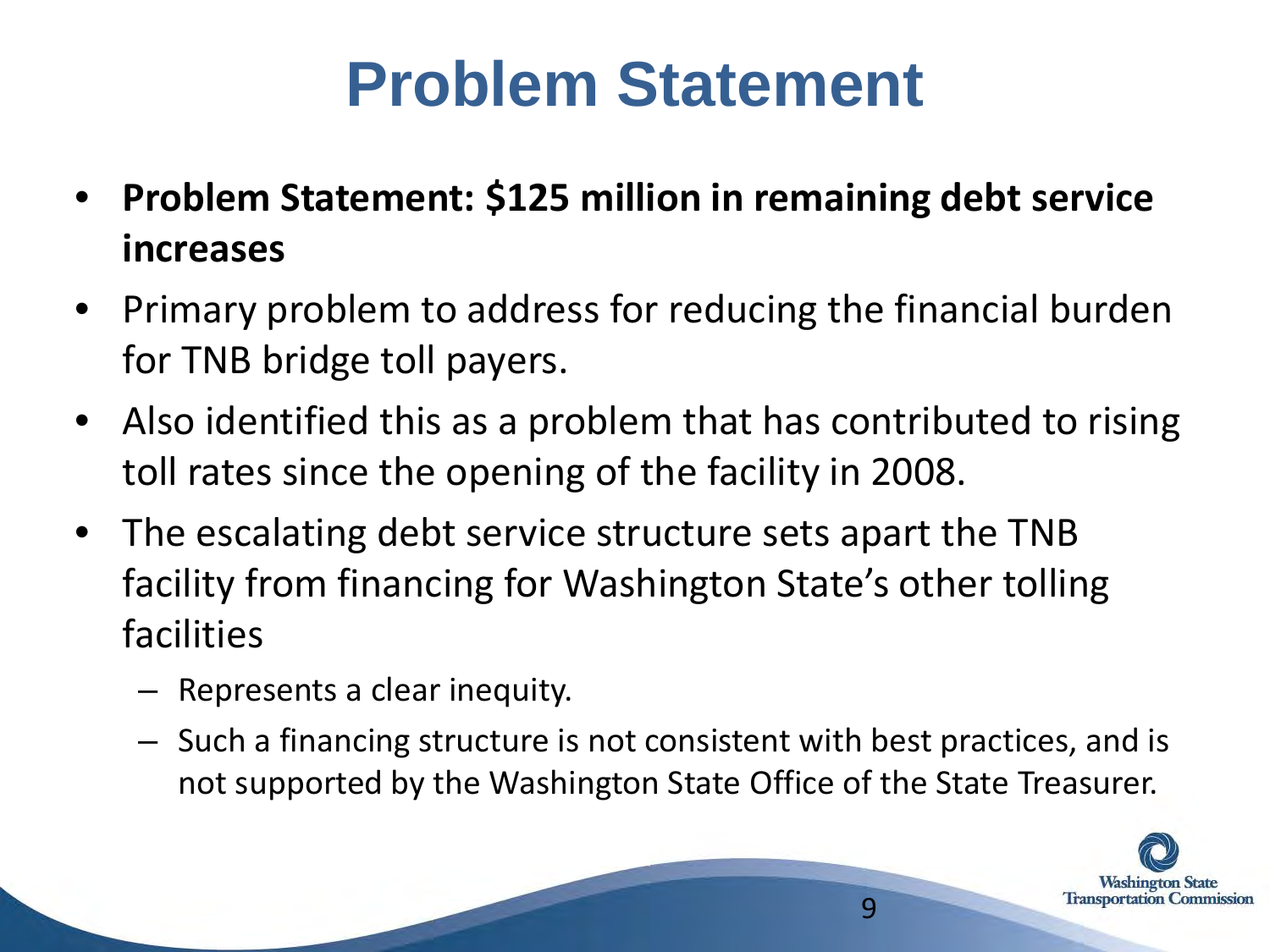### **Problem Statement: Escalating Debt Service**

All Costs Forecast to FY 2030 (Actuals thru FY2017)



**Washington State Transportation Commission**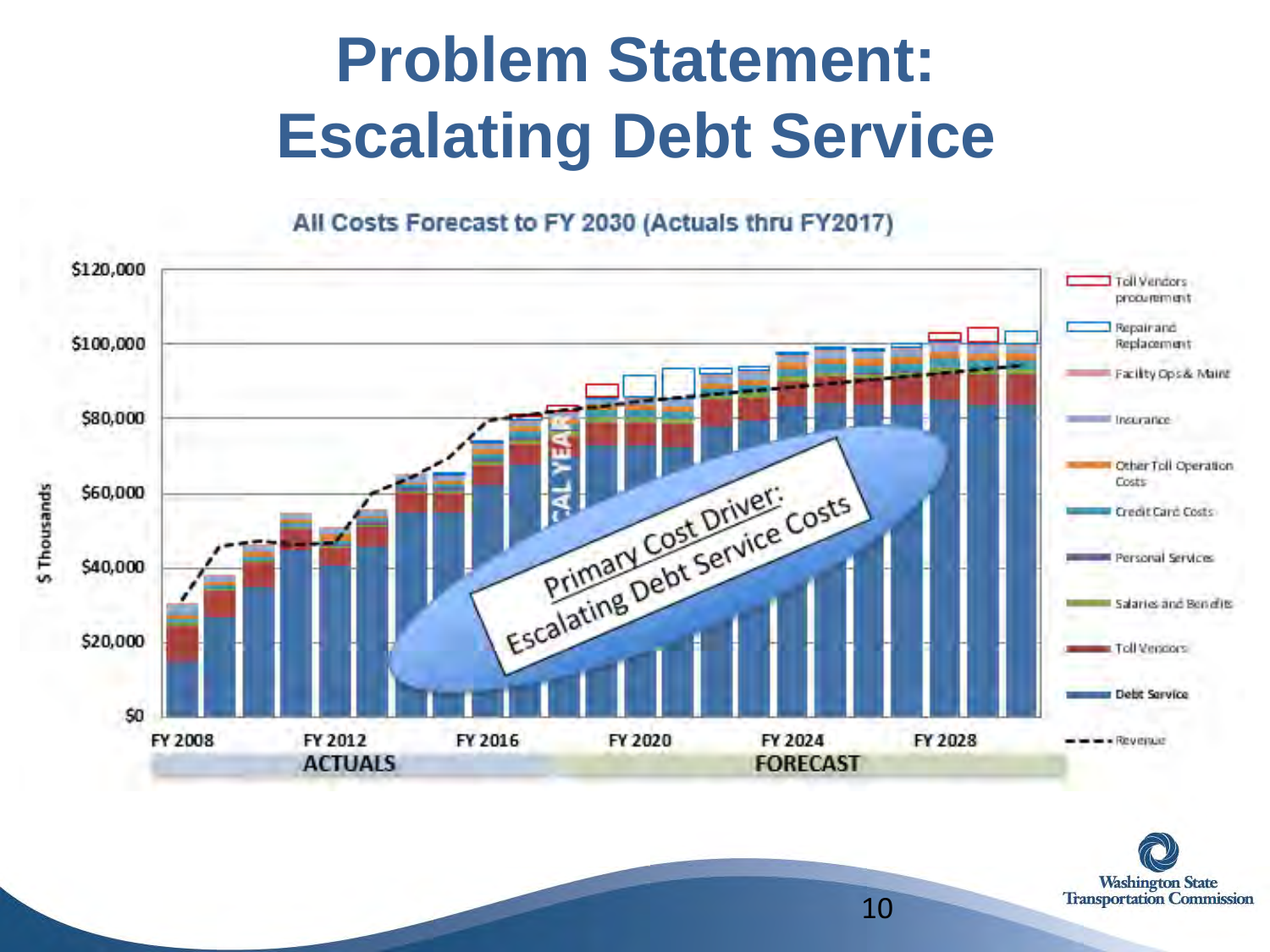#### **Draft Recommendation Objectives**

To mitigate the impact of the debt service structure, the Work Group identified three objectives:

- Maintain toll rates at FY 2018 levels.
	- Addresses the impact of historical and future inequity caused by the escalating debt service.
	- Recognizes the burden on toll rate payers caused by escalating toll rates.
- Funding to address immediate funding needs in the next 1-2 biennia.
	- Without financial support, WSDOT and the Commission project TNB toll rates to increase in FY 2020.
	- Overall funding needs for the next two biennia exceed the value of debt service increases.
	- Will serve to maintain current toll rates, sets a precedent for additional financial support, and provides a down payment on future funding needs.
- Long-term plan to address increasing debt service costs.

- The Legislature should declare or indicate its intent on how to use provided funds consistent with addressing the problem statement of increasing debt service costs, while supporting the capacity to maintain current toll rates.
- Such intent may accompany funding for the full \$125 million in the budget, or in the case of partial funding, be policy direction for future budgets.

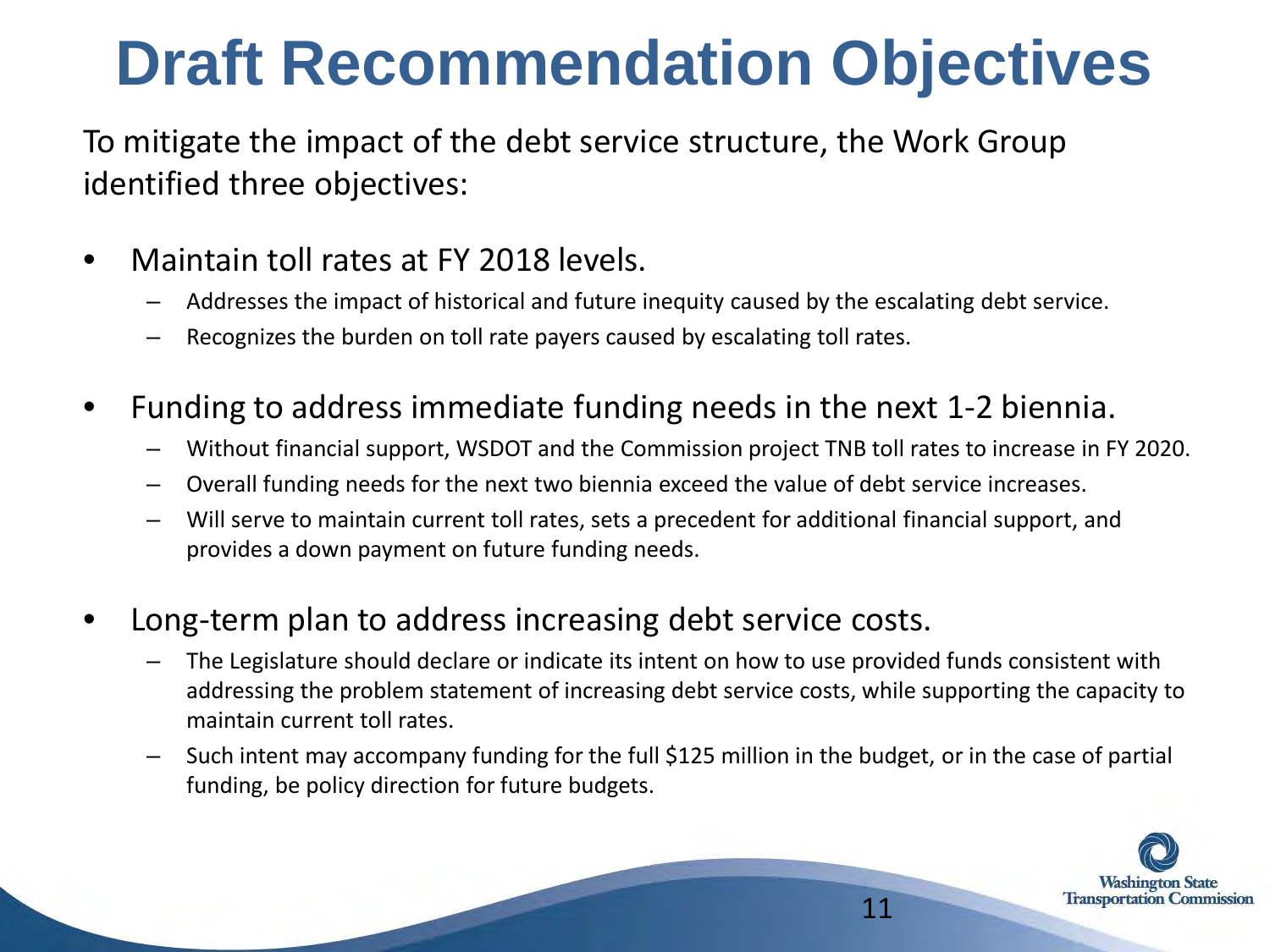### **Draft Funding Scenario 1**

**Funding Scenario 1:** Provide \$125 million in the 2018 or 2019 session to fund debt service increases for FY 2019 – FY 2030.

- Provides for the full request of \$125 million by the 2019 legislative session. This may include funding during the 2018 or 2019 session, or both.
- Ensures the Legislature fully addresses the problem statement of increasing debt service costs.
- Full funding could be accompanied by policy direction on the use of these funds, but this step may not be required.

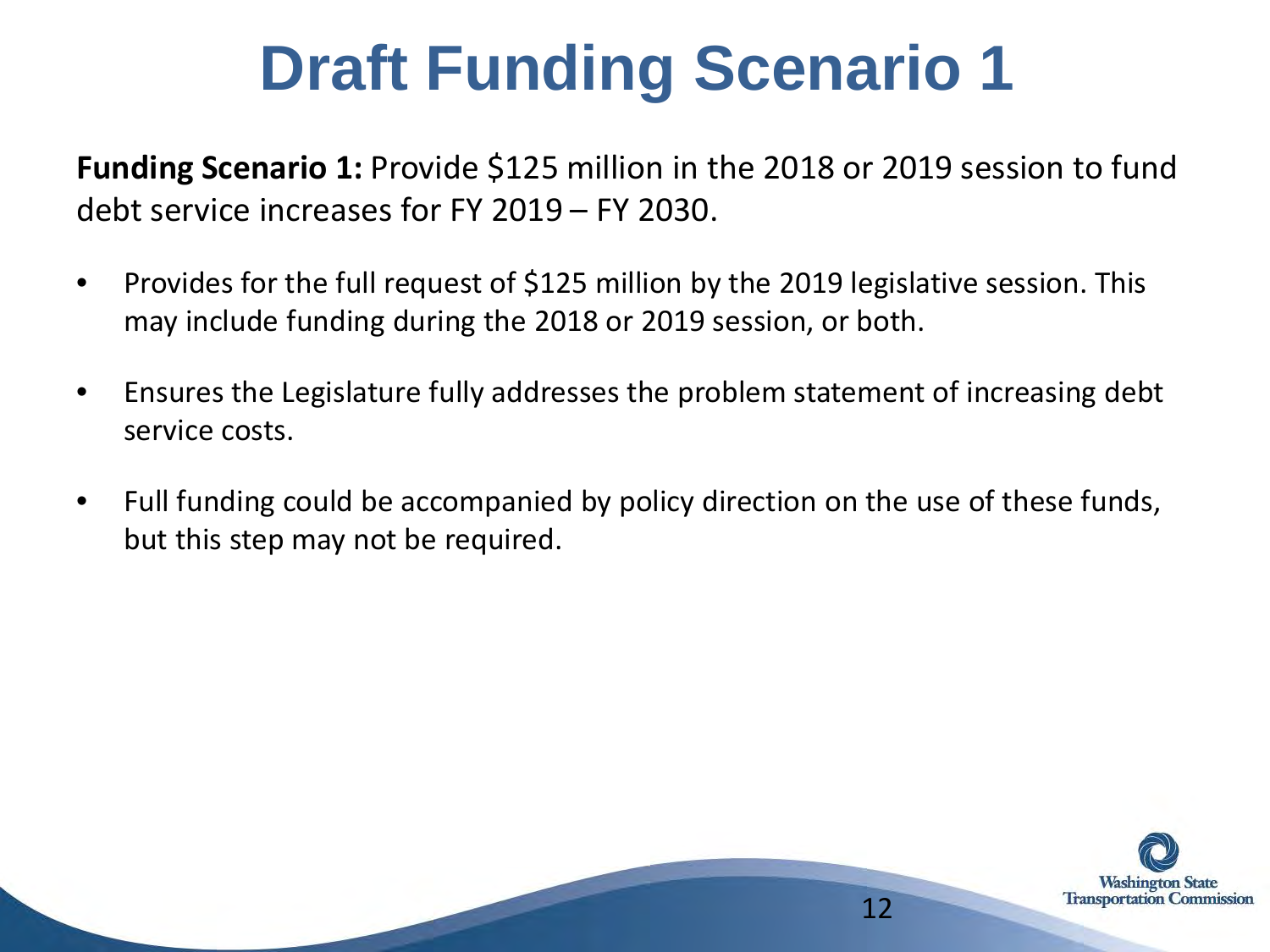### **Draft Funding Scenario 2**

**Funding Scenario 2:** Plan for biennial budget provisos totaling up to \$125 million over the remaining term of the bonds.

- Addresses the problem statement with biennial funding totaling up to \$125 million over the remaining term of the debt service.
- The Work Group requests that such funding be distributed at levels projected to maintain current (FY 2018) toll rates, while providing for the TNB funds' sufficiency. For example, funding needs for the next two biennia are projected to be:
	- $\sim$ \$27.8 million for the 19-21 biennium (FY 2020 FY 2021)
	- $-$  ~\$14.2 million for the 21-23 biennium (FY 2022 FY 2023)
- In conjunction with this funding scenario, the Work Group requests that the legislature pass a policy bill to support continued action by future legislatures.

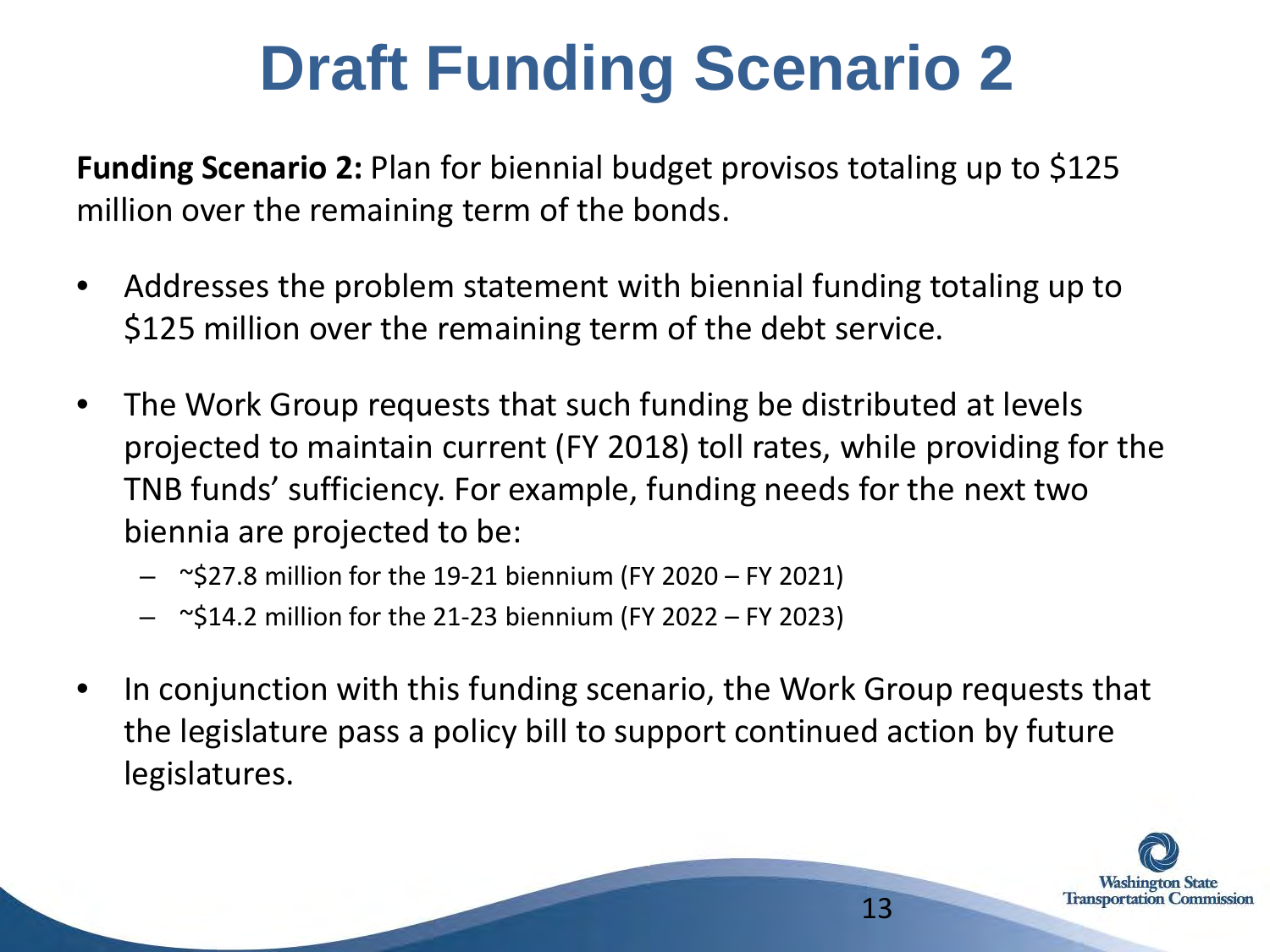#### **Draft Funding Scenario 2 Chart**



**Washington State**<br>Transportation Commission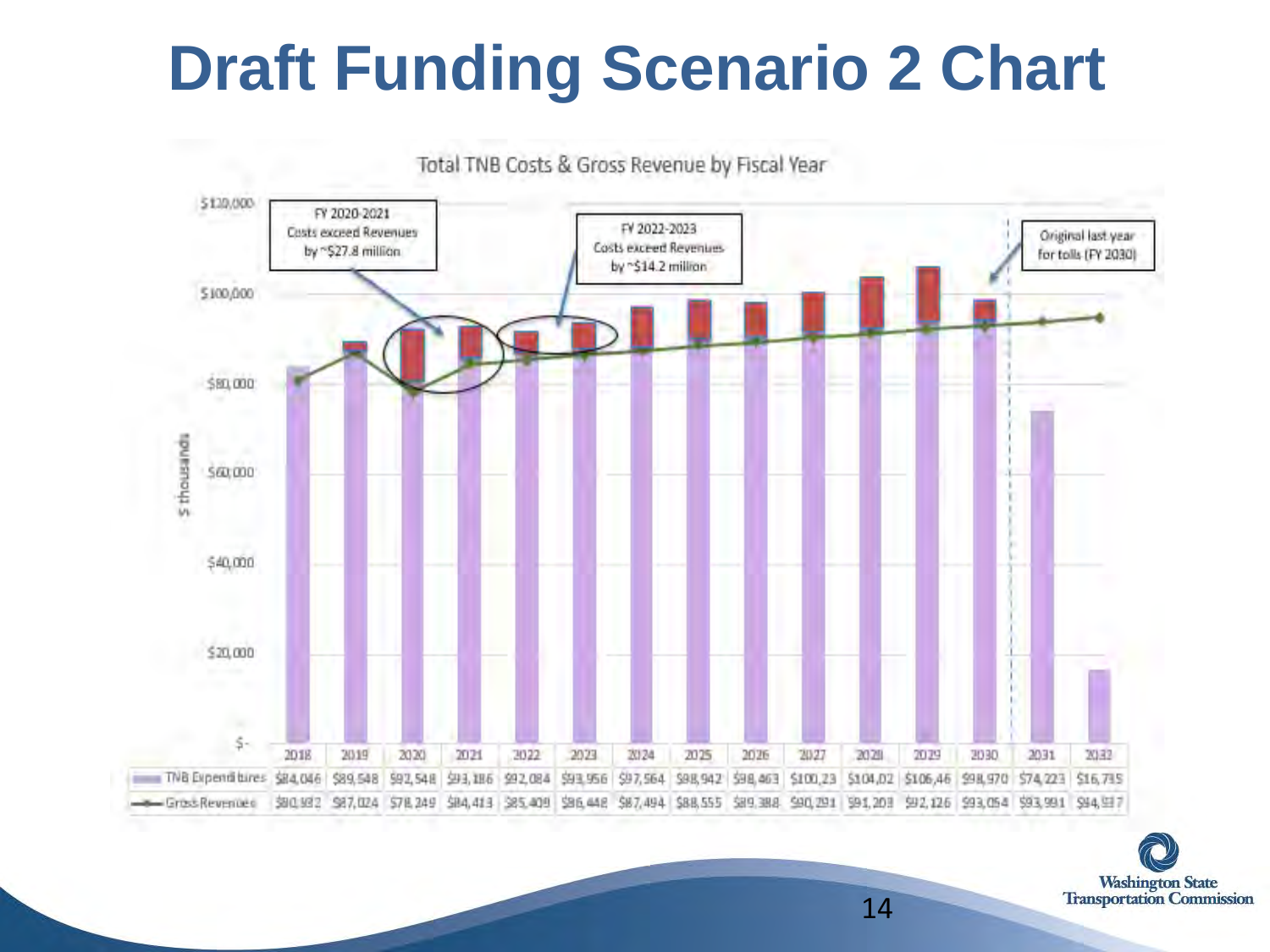### **Draft Policy Bill Scenario 1**

The Work Group intends one of the following policy bill scenarios be paired with either of the recommended funding scenarios.

**Policy Bill Scenario 1:** Declare or indicate intent for future funding that fully addresses the \$125 million in debt service increases, while maintaining current (FY 2018) toll rates.

- While the legislature cannot commit funding in future budgets, a policy bill can declare or indicate intent for use of future funds.
- This policy bill would establish intent in support of fully funding the \$125 million in debt service increases, with the funds distributed across biennia as necessary for maintaining current (FY 2018) toll rates.
- This is the Work Group's preferred policy bill scenario, but providing the \$125 million as a lump sum (Funding Scenario 1) would make such a policy bill optional.

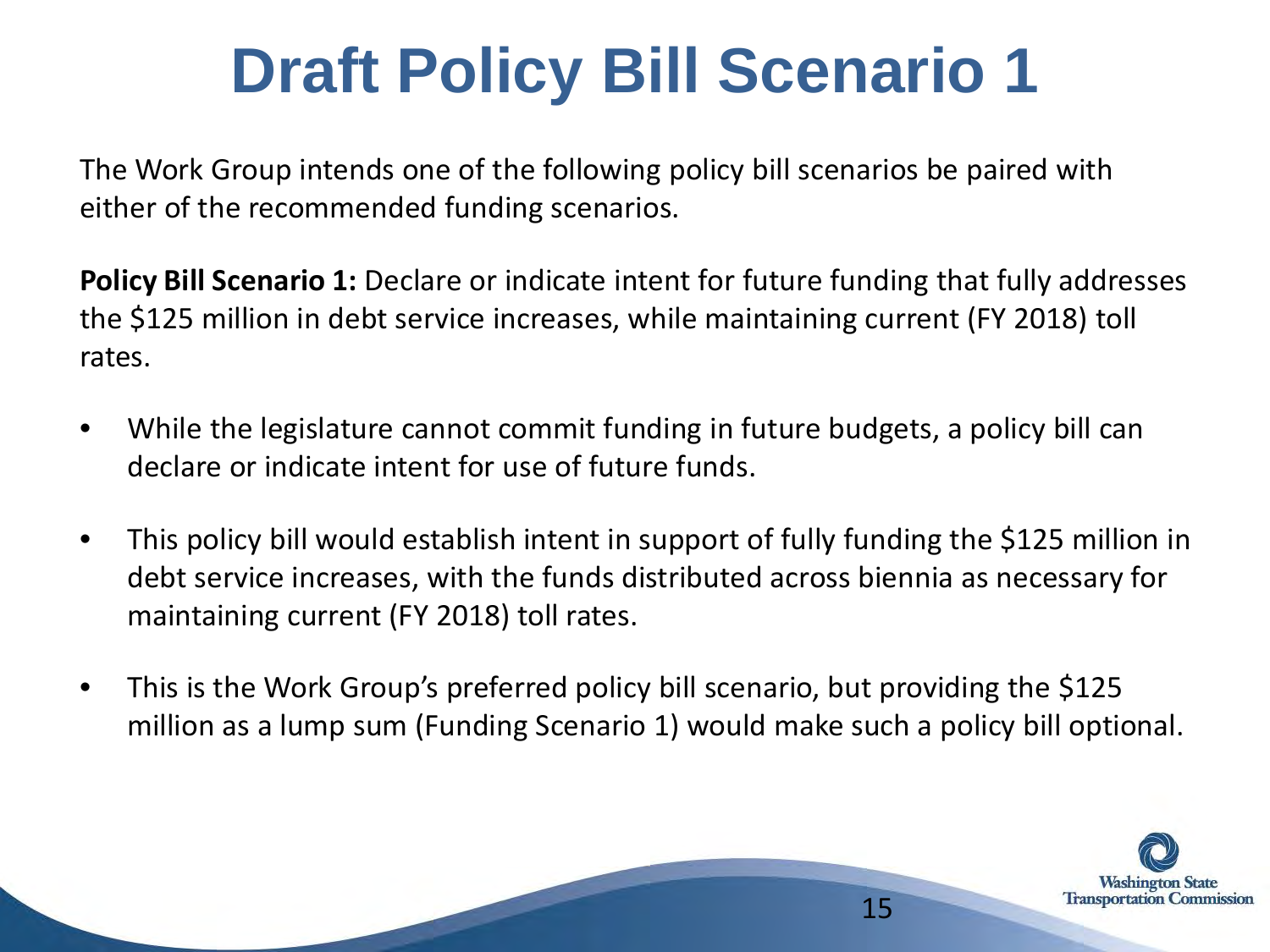### **Draft Policy Bill Scenario 2**

The Work Group intends one of the following policy bill scenarios be paired with either of the recommended funding scenarios.

**Policy Bill Scenario 2:** Require biennial mandatory reporting to the legislature on TNB funding needs from the Commission.

- Intent would be to serve as a tool for on-going identification and awareness of TNB funding needs.
- While not a statement of intent to support full funding for the Work Group's funding recommendations, this policy bill would support the capacity to secure future funding.
- Could pair this policy bill with either funding scenario, but would particularly add value for a biennial funding approach (Funding Scenario 2).

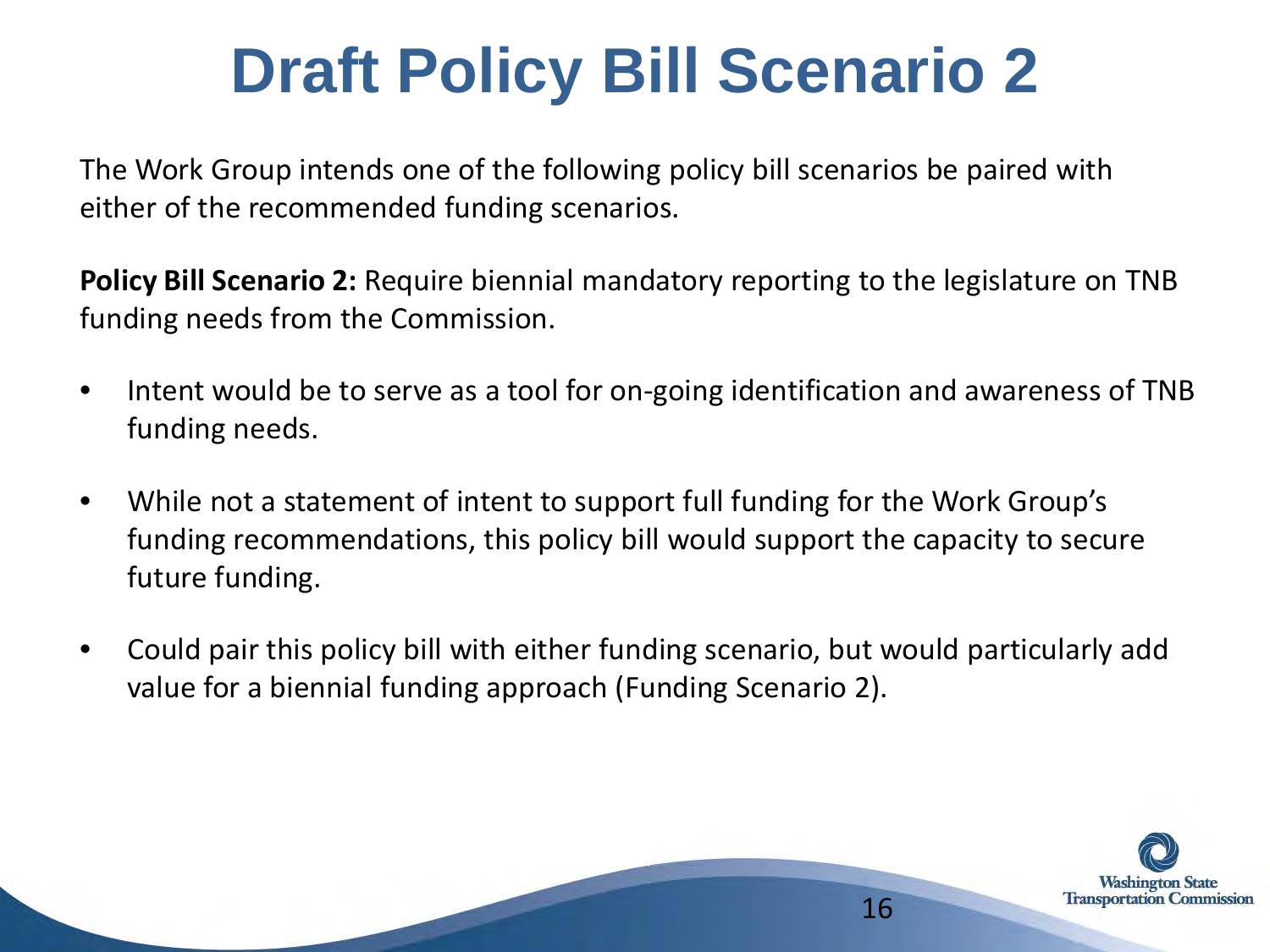### **Draft Additional Recommendations**

In the course of determining funding recommendations, the TNB Work Group identified several options that would not fully address the problem statement and objectives, but would support cost reduction and toll payer relief. These include:

- Motor Vehicle Fund Loan Forgiveness
- Use of Additional Bridge Loans to Support TNB Fund Sufficiency
- Use of Non-Toll Revenue for TNB Repair & Replacement Costs
- Pro-Rate or Defer Facility Repair & Replacement Costs and Customer Service Center Procurement Costs Scheduled for FY 2027 – FY 2030
- Assessment of Toll Vendor and O&M Costs to Identify Opportunities for Savings

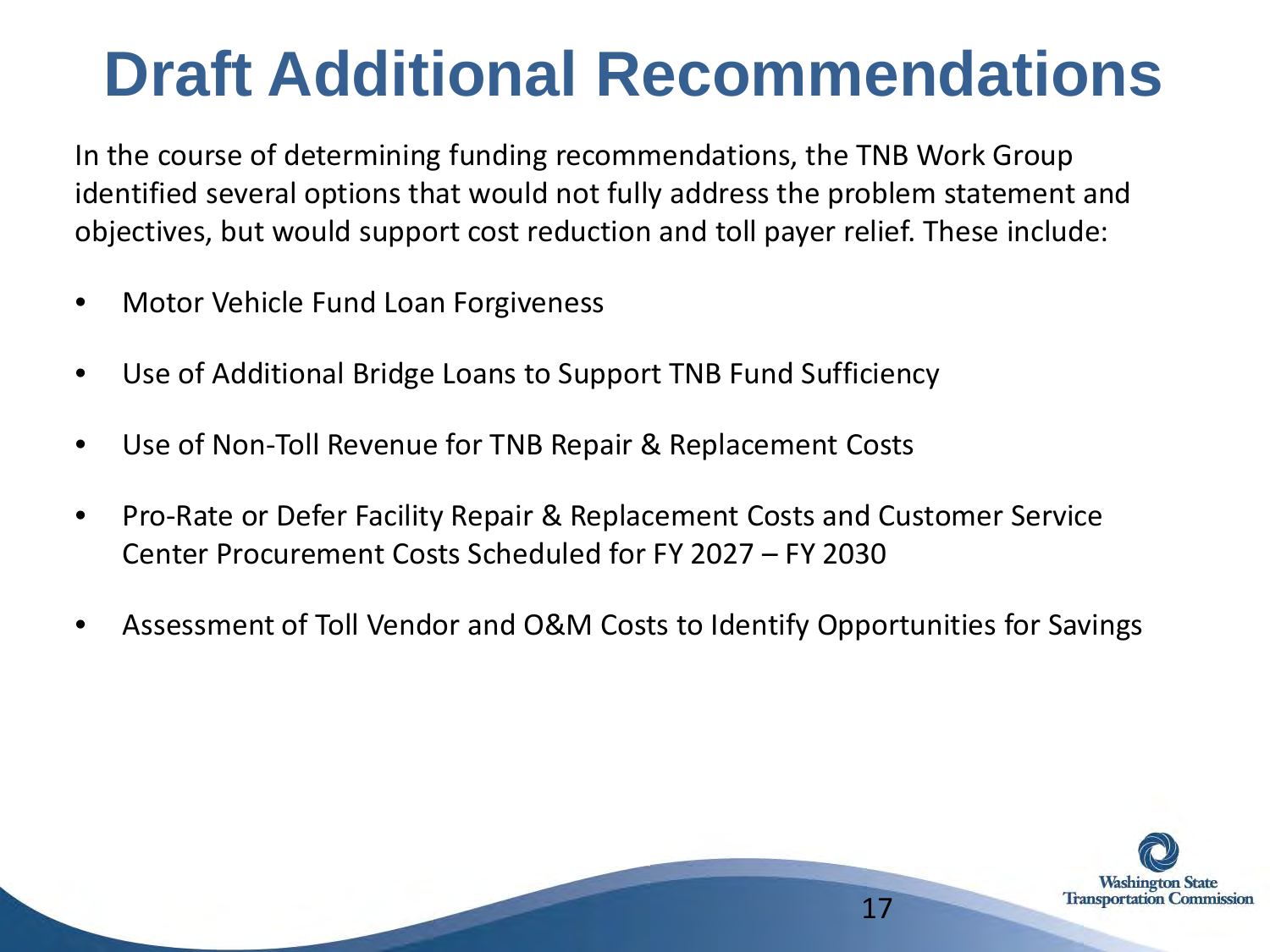#### **Next Steps**

#### **Final Report**

- Finalize report recommendations by: **December 6th**.
- $\triangleright$  Present content for approval at December Commission meeting.
- Finalize final draft for review by **December 15th**.
- Work Group feedback due by **December 21st**.
- Submit to Senate & House Transportation Committees by **January 5, 2018**.

#### **Updates to Senate & House Transportation Committees: TBD**